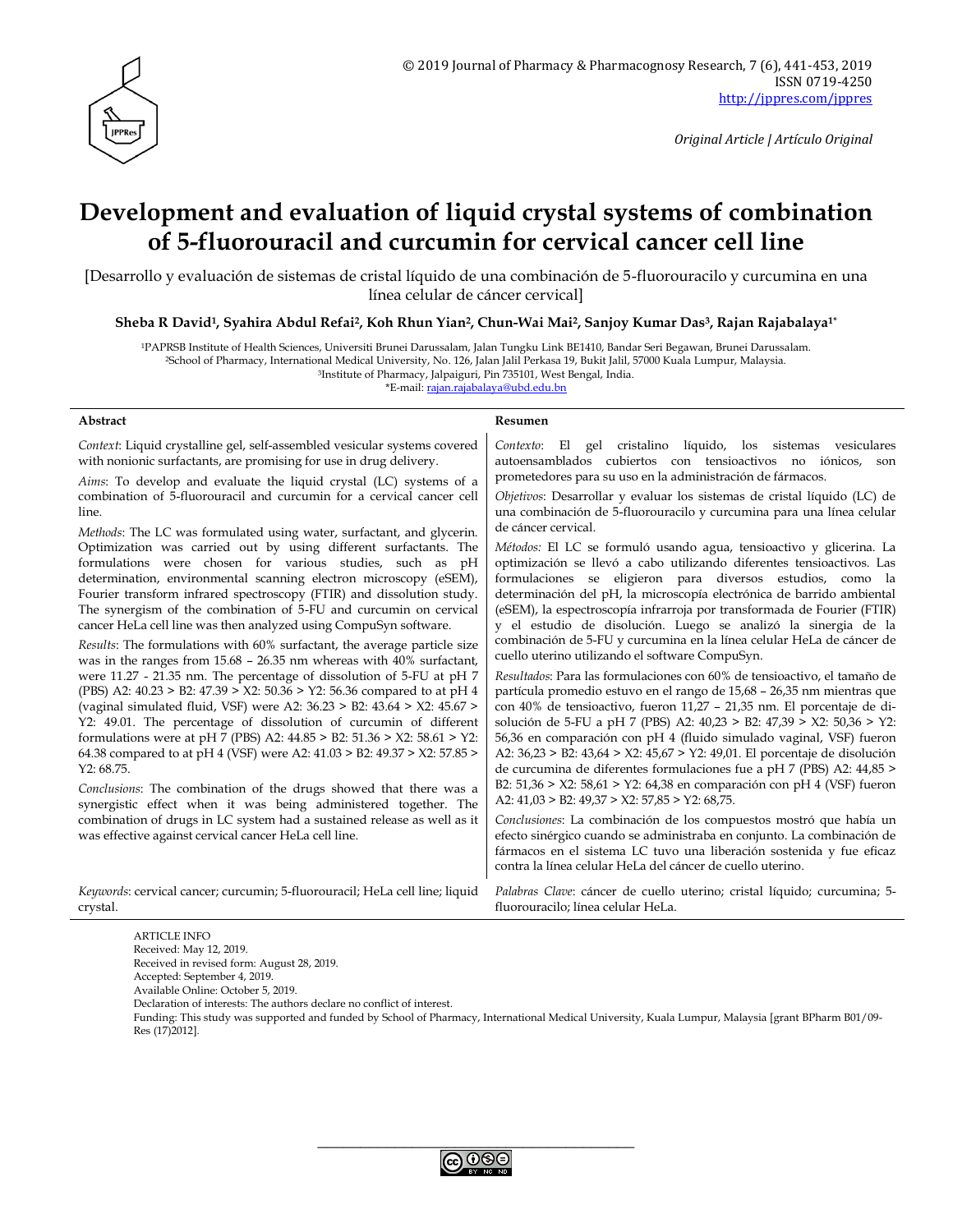# **INTRODUCTION**

Cervical cancer is defined as an abnormal cell growth affecting the cells lining the cervix (Cohen et al., 2019). Both the National Institute of Health and the National Cancer Registry, Malaysia, stated that cervical cancer is the third leading cancer among women in Malaysia and worldwide in the years of 2008 and 2006 (Ministry of Health Malaysia, 2006). There are two types of cells lining the cervix, squamous cells and glandular cells and most cervical cancers are usually squamous cell carcinoma (Cohen et al., 2019). The main cause of cervical cancer is the human papilloma virus, which can be detected using the Pap smear test (Cohen et al., 2019).

Liquid crystal is a substance that possesses the properties of both liquid and solid where it may flow like water but the molecular structure of liquid crystal represents a crystal (Rajabalaya et al., 2017). Liquid crystal system is suitable to be used locally since the system has a bio-adhesion and penetration enhancement property thus the absorption of drugs is faster (Bei et al., 2009; Rajabalaya et al., 2017). Due to the large internal surface area and honeycombed structure of the liquid crystal system, it allows high drug loading and enables incorporation of drugs with different physicochemical properties, hydrophilic, lipophilic and amphiphilic substances other than having a property of a sustained release drug delivery system (Rajabalaya et al., 2017). Curcumin or diferuloylmethane is an active ingredient extracted from the rhizomes of *Curcuma longa* L. (family *Zingiberaceae*) or also called as turmeric (Tuyaerts et al., 2019). Traditionally, it has been used as a spice in cooking and also used to treat illnesses such as infection of the bile duct and gall bladder as well as other inflammatory diseases (Tamvakopoulos et al., 2007). Curcumin has also been shown to have anti-oxidant, anti-proliferative and antiinflammatory properties (Tamvakopoulos et al., 2007).

5-Fluorouracil (5-FU) is a widely known antimetabolite that has been used in the treatment of cancer for many years. 5-FU competes with natural substrates for thymidylate synthetase; thus, it is incorporated into RNA or DNA as false substrate. In the treatment of cervical cancer, 5-FU is usually given together with cisplatin or paclitaxel. The combination of curcumin and 5-FU has been studied widely. Some studies showed that there is a synergistic effect between curcumin and 5-FU (Du et al., 2006; Ahn et al., 2010; Liu et al., 2017). The objectives of this research were to determine the suitable solvents and adjuvants for liquid crystal systems and formulation, to study the physicochemical properties of the liquid crystal systems and the formulation, to study the dissolution of the drug and to the analyze the efficacy of the formulation on a cervical cancer cell line.

# **MATERIAL AND METHODS**

# **Materials**

Curcumin was purchased from Pi Chemicals Ltd. (Shanghai, China). The surfactant Polysorbate 80 (Tween 80) was acquired from EMD Millipore Corporation, Billerica, MA, USA. Glycerol, phosphate buffer saline (PBS) tablets, Dulbecco's modified Eagle's medium (DMEM), and bovine serum albumin were acquired from Sigma-Aldrich, St Louis, MO, USA. Caprylocaproyl macrogol-8 glyceride (Labrasol®) was kindly provided from Gattefossé (St Priest, France) and polyoxyl 35 castor oil (Cremophor® EL) from BASF (Ludwigshafen, Germany). All other chemicals used were of analytical grade.

# **Curcumin and 5-FU combination liquid crystal preparation and optimization**

Formulations of the liquid crystal were prepared based on studies carried out by Rajabalaya et al. (2017) and Das et al. (2018). Tween 80 was used as the surfactant while glycerin and water were used as the aqueous phase. Curcumin, which is lipophilic in nature, was mixed with Tween 80 and melted in water bath with constant sonication for 15 minutes. On the other hand, 5-FU, which is hydrophilic, was dissolved in water first, before adding to glycerin. Both parts were then poured into a universal bottle and mixed thoroughly using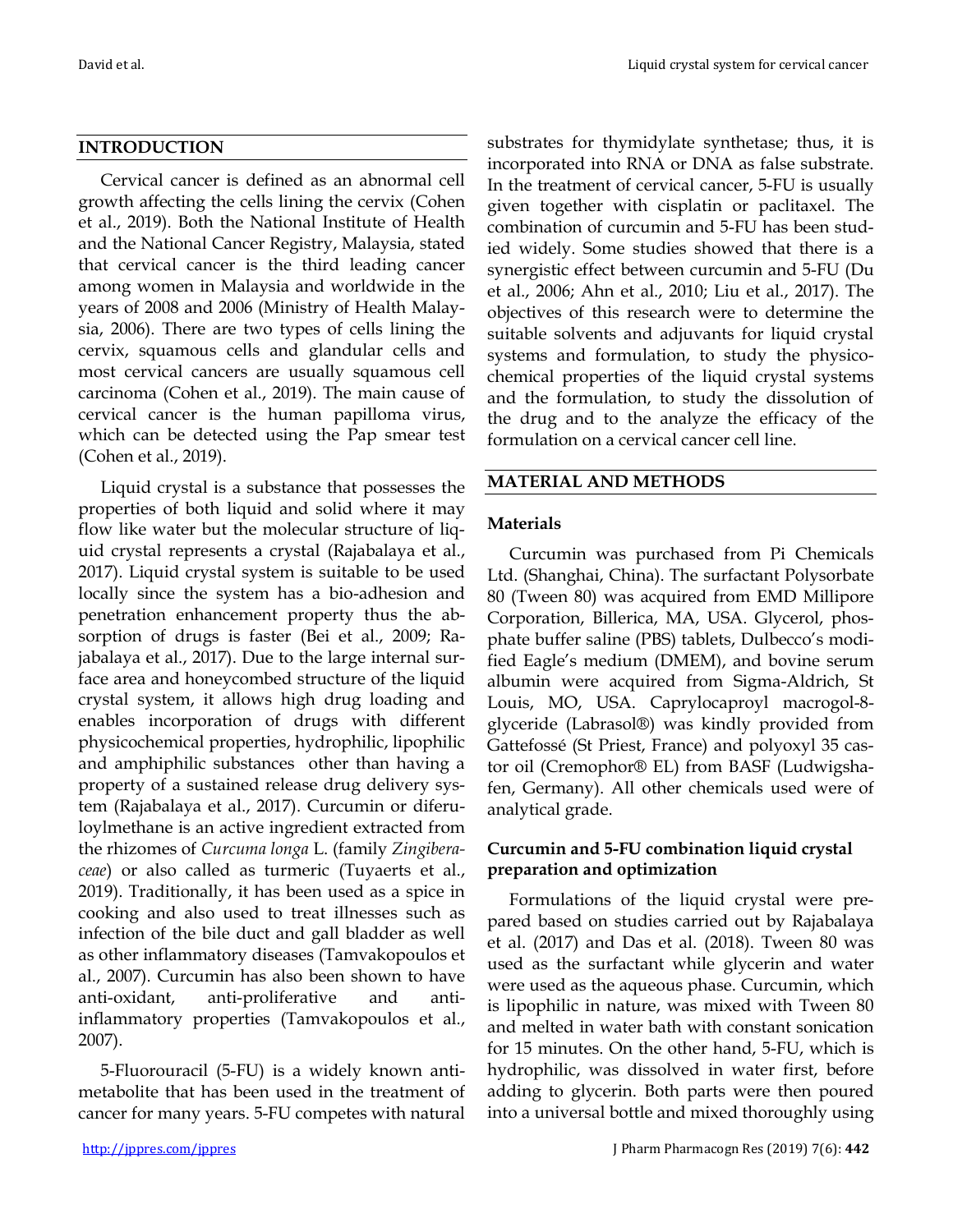a vortex mixer (Rajabalaya et al., 2016). The formulation was optimized using three different surfactants, Tween 80, Labrasol and Cremophor with four different concentrations of surfactant 20, 40, 60 and 80% and using three different concentrations of drug, 0.1, 0.3 and 0.5%.The formulations that met the optimal physiochemical properties were used for further research.

#### **Physiochemical investigation**

#### *Organoleptic properties*

Organoleptic properties such as odor and color were determined by using the LC samples.

#### *Homogeneity test*

A 0.5 gm of a sample was taken and pressed between the index finger and thumb to check on the consistency of the formulation.

#### *pH determination*

Accurately weighed amount (0.5 g) of the sample formulation was dissolved in 15 mL distilled water (pH 7.0) and the pH was measured using a calibrated pH meter, Mettler Toledo, USA (Table 1).

# *Encapsulation efficiency*

The LC formulations were centrifuged at 10,000 rpm at a temperature of 5°C for 60 min in two cycles using a cooling centrifuge (Eppendorf® Model 5810R, Eppendorf, Hamburg, Germany) to isolate the drug-carrying vesicles from the unentrapped drug. The supernatant was then removed and lysed with methanol. The sediment was filtered through a 0.45 µm nylon disk filter and the free drug amount in the supernatant was measured using High-Performance Liquid Chromatography (1200 HPLC series, Agilent Technologies, Santa Clara, CA, USA) (Musa et al., 2017). The percentage encapsulation efficiencies were determined based on the following formula [1] (David et al., 2013) and are presented in Table 1.

$$
\% Encapsulation efficiency = \frac{\text{Total drug content - drug content in supernatant}}{\text{Total drug content}} \times 100
$$
 [1]

#### *Particle size determination*

An aliquot of 0.1 g of LC formulation was diluted with 5 mL double distilled water and sonicated for 30 seconds in an ice bath. Particle size of the sample was analyzed at a scattering angle of 173° at a temperature of 250°C (Rajabalaya et al., 2016). One mL of solution was injected into a zetasizer cuvette and scanned in Malvern Zetasizer Nano ZS (Malvern Instruments Limited, United Kingdom) (Table 1).

#### *Environmental Scanning Electron Microscopy (ESEM)*

A LC gel weighing 0.1 g was placed on a holding disk and a drop of distilled water was added. The disk was placed in a chamber inside an Environmental Scanning Electron Microscope (eSEM, Quanta 450 FEG; FEI, Hillsboro, OR, Fei Company, USA). Water within the sample was allowed to evaporate before examination. The sample formulation was placed in the sample holder and scanned (Rajabalaya et al., 2016).

# *Fourier Transform Infrared Spectroscopy (FTIR)*

The IR spectra of the drugs, 5-FU crystal and powdered curcumin were measured individually and as combination by mixing both ingredients. The drugs combination was made into powder form before adding KBr. The thin film, formed by compressing the drug powder and KBr disc, was analyzed using Shimadzu FTIR-8400S FTIR spectrometer at the wavelength of  $500 - 4000$  cm<sup>-1</sup> (Rajabalaya et al., 2013).

#### *Dissolution*

Dissolution study was carried out to analyze the *in vitro* drug release profile of the drugs. Dissolution study was carried out in modified USP dissolution apparatus II (Weng and Parrott, 1983) for release studies of gels using two different simulated conditions, in vaginal simulated fluid (VSF) and PBS. VSF was prepared with the method suggested by Owen and Fatz (1999) The weighed amount (5 g) of gel was placed in 900 mL of vehicle (Weng and Parrott, 1983), VSF/PBS at  $37 \pm 0.5^{\circ}$ C with paddle speed set to 50 rpm. The dissolution medium (900 mL) for gels and combination gels was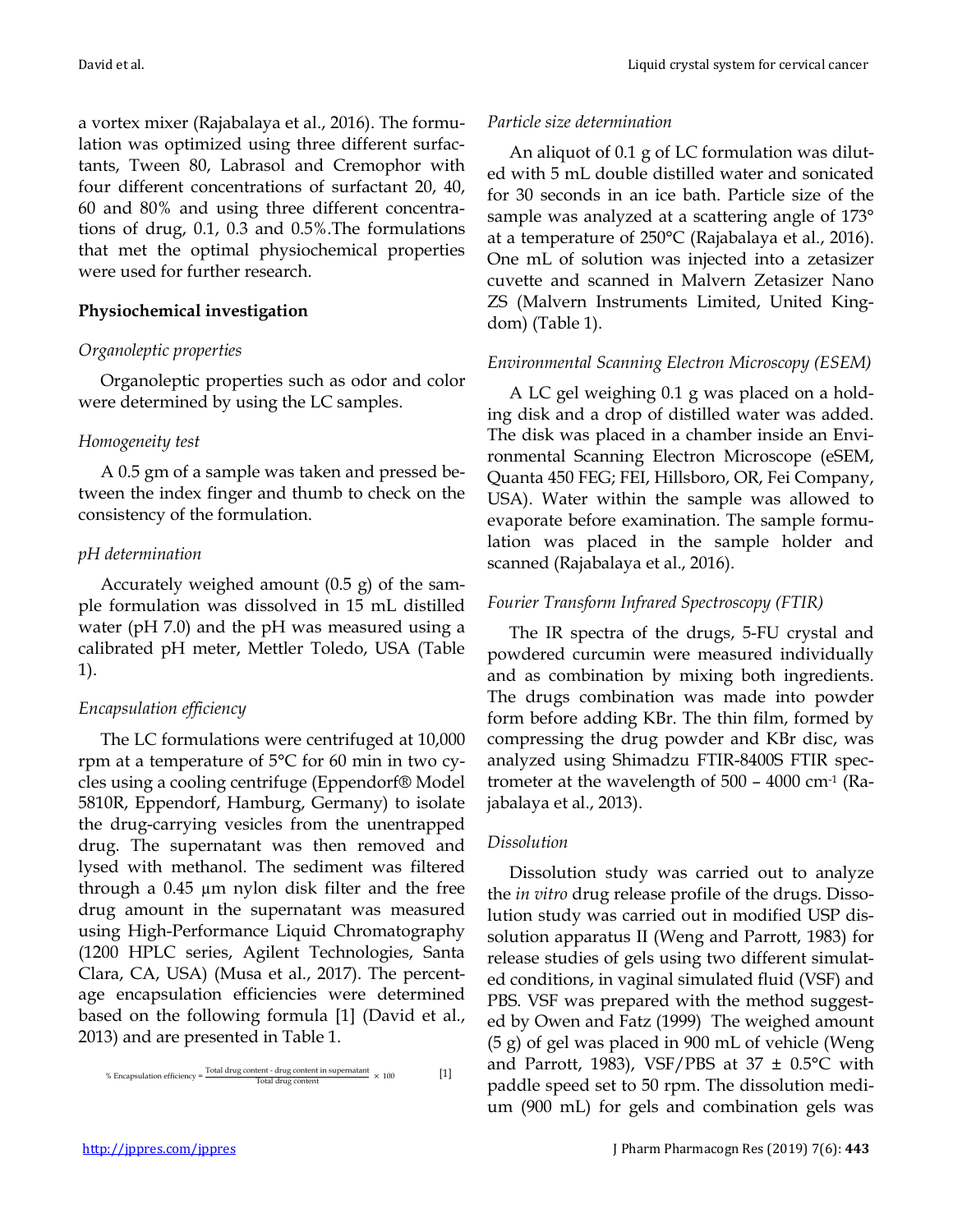0.5% (m/v) solution of sodium lauryl sulphate in water (Owen and Katz, 1999). The 200 µL sample from the dissolution medium was taken every hour for 8 hours and replaced with their respective vehicle. The samples taken were made up to 10 mL and the absorbance were determined using dual beam UV-Visible spectrophotometer, PerkinElmer, USA, at wavelengths of 250 nm and 421 nm for 5- FU and curcumin, respectively.

#### **Drug efficacy study**

Cervical cancer (HeLa) cell line was used in this study. The cells were cultured in Dulbecco's Modified Eagle Medium (DMEM) with 10% Fetal Bovine Serum (FBS) and 1% penicillin in an incubator (RS Biotech Laboratory Equipment, UK) supplied with 5% carbon dioxide. The cells were then plated onto 96-well plate and treated with blank liquid crystal, curcumin alone, 5-FU alone, combination of both drugs or molecular grade dimethyl sulfoxide (DMSO) as control. MTT (3-(4,5-dimethylthiazol-2-yl)-2-5-diphenyltetrazolium bromide), a yellow tetrazole, was then added to the plate. DMSO of analytical grade was then used to break down MTT into purple formazan, which stained the living cells. The viability of the cells was measured using Opsys MRTM Microplate Reader (Dynex Technologies Inc., USA).

# **Statistical analysis**

Statistical analyses of data were undertaken using SPSS v8.0 (IBM, Armonk, NY, USA). Analysis of variance and the paired t-test were applied. p<0.05 was considered significant. Values are expressed the mean ± standard deviation.

# **RESULTS**

# **Curcumin and 5-FU combination liquid crystal preparation and optimization**

The results of the formulations prepared with Tween 80, Labrasol and Cremophor for percentage of cytotoxicity of different surfactants on HeLa

cells have been tabulated in Table 2. In terms of toxicity, both Tween 80 and Labrasol did not elicit toxic effect on the cells unlike Cremophor at concentrations above 3 µg/mL. Furthermore, the formulations with Labrasol did not follow the desired criteria for vaginal drug delivery. Thus, based on these results, Tween 80 was selected and used in further experiments. Table 1 shows the results for the various physiochemical parameters and the formulation composition of the formulations.

# **Physiochemical investigation**

All liquid crystal formulations prepared with Polyoxyethylene (20) sorbitan monooleate, also known as Tween 80, were light yellow in color, oily smell like odor and homogenous in nature. The pH measured for formulations ranged from 5.52 to 5.94 (Table 1).

# **Encapsulation efficiency**

The encapsulation efficiency (EE) of 5-FU and curcumin are presented in Table 1. The percentage of encapsulation efficiency of the 5-FU ranged from 70.58 – 87.13%, where X2 exhibited the highest and curcumin oscillated between 74.10 – 91.20%, where the highest was for B2.

# **Particle size**

Particles in formulations above 25:75 (5- FU:curcumin) were higher compared to other formulations.

For formulations with 60% surfactant, the average particle size was in the range of 15.68 – 26.35 nm while for formulations with 40% surfactant was between 11.27- 21.35 nm. The polydispersity index (PDI) values for the LC formulations were between 0.1 - 0.4 indicating that most of the vesicles ranged from homogenous to heterogeneous in particle size (Jukanti et al., 2011). In this study, four formulations with 50:50 ratio of drugs were shown to have PDI values between 0.1 - 0.2. The zeta potential ranges between -18 to -28 mV for all the formulations.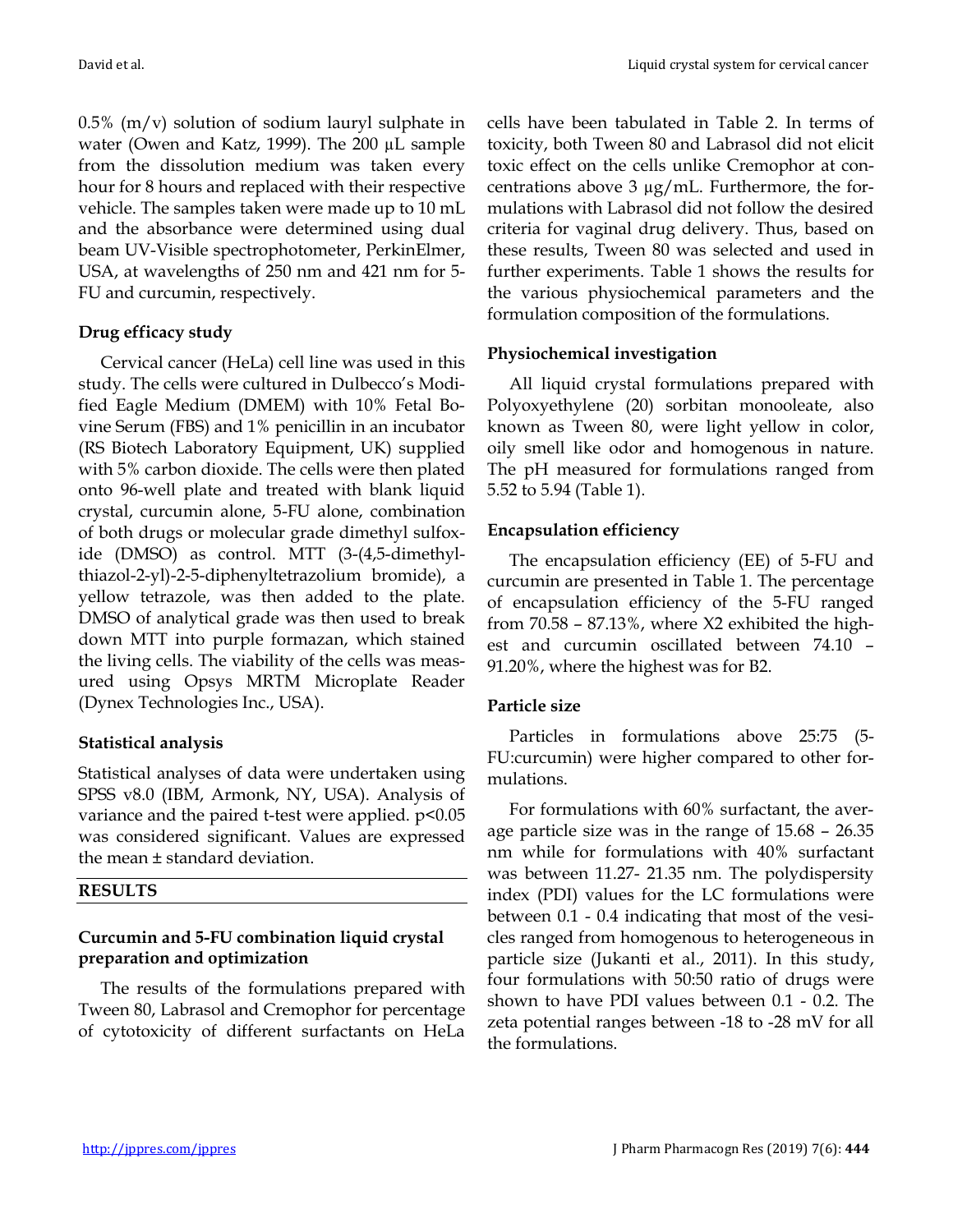| Formulation<br>Code | Drug: Tween 80<br>$\binom{0}{0}$ | 5-FU: Curcumin | pH   | <b>Encapsulation efficiency</b><br>$(^{0}/_{0}) \pm SD$ |                    | Vesicle size<br>$(nm) \pm SD$ | Polydispersity index | Zeta potential<br>(mV) |
|---------------------|----------------------------------|----------------|------|---------------------------------------------------------|--------------------|-------------------------------|----------------------|------------------------|
|                     |                                  |                |      | $5 - FU$                                                | Curcumin           |                               |                      |                        |
| A1                  | 0.3:40                           | 25:75          | 5.59 | $72.05 \pm 2.84*$                                       | $74.10 \pm 2.09**$ | $14.67 \pm 0.58$ *            | $0.132 \pm 0.05$     | $-22.3 \pm 1.02$       |
| A <sub>2</sub>      | 0.3:40                           | 50:50          | 5.61 | $84.23 \pm 3.64*$                                       | $86.93 \pm 1.37*$  | $21.35 \pm .056*$             | $0.121 \pm 0.02$     | $-26.2 \pm 2.47$       |
| A <sub>3</sub>      | 0.3:40                           | 75:25          | 5.54 | $79.10 \pm 2.71*$                                       | $80.39 \pm 1.33*$  | $20.24 \pm 1.38*$             | $0.424 \pm 0.14$     | $-19.2 \pm 1.14$       |
| B1                  | 0.5:40                           | 25:75          | 5.52 | $74.12 \pm 1.25$ *                                      | $76.94 \pm 2.45^*$ | $11.27 \pm 1.27$ *            | $0.402 \pm 0.15$     | $-18.1 \pm 1.04$       |
| B2                  | 0.5:40                           | 50:50          | 5.53 | $86.35 \pm 1.67*$                                       | $91.20 \pm 1.84*$  | $16.35 \pm 2.30*$             | $0.236 \pm 0.04$     | $-23.2 \pm 1.74$       |
| B <sub>3</sub>      | 0.5:40                           | 75:25          | 5.50 | $80.23 \pm 1.57*$                                       | $84.45 \pm 2.93*$  | $20.23 \pm 2.64*$             | $0.415 \pm 0.11$     | $-17.4 \pm 1.05$       |
| X1                  | 0.3:40                           | 25:75          | 5.85 | $70.58 \pm 2.69*$                                       | $74.45 \pm 1.74**$ | $11.36 \pm 0.67*$             | $0.187 \pm 0.09$     | $-23.5 \pm 1.02$       |
| X <sub>2</sub>      | 0.3:60                           | 50:50          | 5.67 | $87.13 \pm 2.54*$                                       | $89.48 \pm 3.91*$  | $22.67 \pm 1.05$              | $0.130 \pm 0.07$     | $-28.3 \pm 1.07$       |
| X3                  | 0.3:60                           | 75:25          | 5.68 | $76.69 \pm 1.10*$                                       | $79.83 \pm 2.98*$  | $25.67 \pm 1.89*$             | $0.408 \pm 0.10$     | $-20.5 \pm 1.14$       |
| Y1                  | 0.5:60                           | 25:75          | 5.52 | $73.15 \pm 2.34*$                                       | $75.74 \pm 1.03**$ | $15.68 \pm 0.23$ **           | $0.428 \pm 0.12$     | $-23.5 \pm 1.16$       |
| Y <sub>2</sub>      | 0.5:60                           | 50:50          | 5.94 | $83.27 \pm 2.02*$                                       | $86.05 \pm 1.66*$  | $21.67 \pm 1.89*$             | $0.204 \pm 0.04$     | $-28.8 \pm 1.83$       |
| Y3                  | 0.5:60                           | 75:25          | 5.84 | $79.07 \pm 2.56**$                                      | $81.74 \pm 1.83*$  | $26.35 \pm 0.75$ *            | $0.406 \pm 0.10$     | $-24.8 \pm 1.32$       |

**Table 1.** Formulation composition and physiochemical properties of liquid crystal formulation.

Ratio for water: glycerin for all the formulations were 7:1; All formulations are Light-yellow, oily smell and homogenous in nature. The results are presented as mean ± SD. \*p <0.01 and \*\*p<0.001 indicate significant differences with respect to baseline valor of their respective group or among groups as shows the column at right. The one-way analysis of variance test followed by Bonferroni's multiple comparison between the formulations.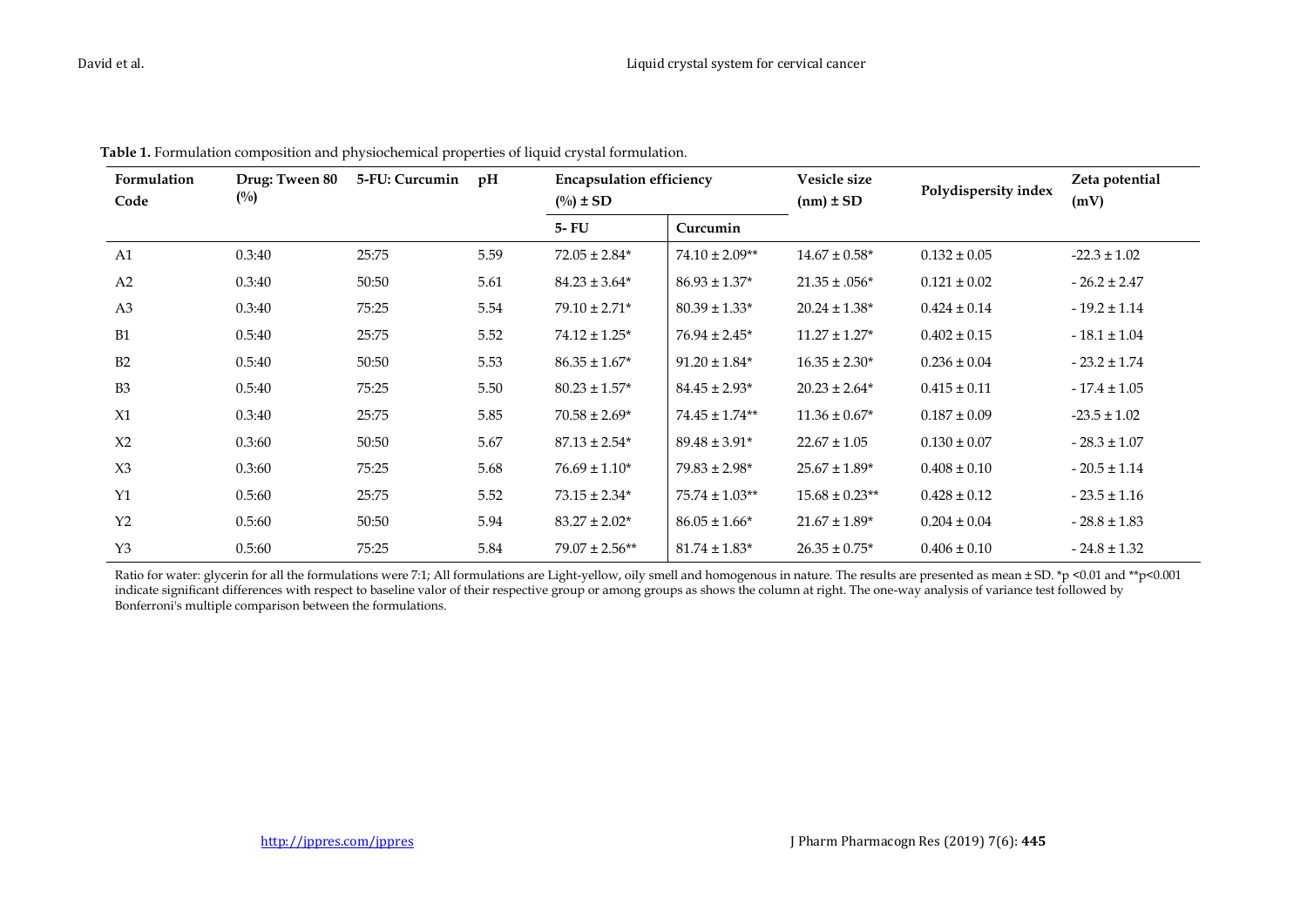| Concentration | Percentage of cytotoxicity |                    |                    |  |  |  |  |
|---------------|----------------------------|--------------------|--------------------|--|--|--|--|
| $(\mu g/mL)$  | Tween 80                   | Labrasol           | Cremophor          |  |  |  |  |
| 0.75          | $0.02 \pm 0.001*$          | $0.04 \pm 0.003*$  | $0.5 \pm 0.001*$   |  |  |  |  |
| 1.50          | $0.04 \pm 0.002*$          | $0.02 \pm 0.002*$  | $0.6 \pm 0.002*$   |  |  |  |  |
| 3.00          | $0.04 \pm 0.001**$         | $0.06 \pm 0.001*$  | $0.9 \pm 0.001$ ** |  |  |  |  |
| 6.25          | $0.04 \pm 0.002*$          | $0.08 \pm 0.002*$  | $5.7 \pm 0.4*$     |  |  |  |  |
| 12.50         | $0.04 \pm 0.001*$          | $0.09 \pm 0.002**$ | $8.2 \pm 0.06*$    |  |  |  |  |
| 25.00         | $0.04 \pm 0.002*$          | $1.6 \pm 0.3*$     | $30.8 \pm 1.05*$   |  |  |  |  |
| 50.00         | $0.04 \pm 0.003*$          | $1.8 \pm 0.2^*$    | $45.5 \pm 1.3^*$   |  |  |  |  |
| 100.00        | $0.04 \pm 0.001*$          | $2.4 \pm 0.3*$     | $82.5 \pm 1.8^*$   |  |  |  |  |

**Table 2.** The percentage of cytotoxicity of different surfactants on HeLa cells.

The results are presented as mean  $\pm$  SD. \*p <0.01 and \*\*p<0.001 indicate significant differences with respect to baseline valor of their respective surfactant. The one-way analysis of variance test followed by Bonferroni's multiple comparison between the formulations.

# **Environmental Scanning Electron Microscopy (eSEM)**

Based on the eSEM results, the majority of the particles were in the size of  $5 \mu m$ . The particle sizes from eSEM and from zetasizer were different due to the nature of the method used. It was observed that there were spherical structure formations of micelles in each formulation. The results have been shown in the Fig. 1A-D. Fig1C and 1D showed dark spots in the vesicles.

# **Fourier transforms infrared spectroscopy (FTIR)**

FTIR spectra of the drug with combinations of Tween 80 were obtained.

Both 5-FU and curcumin showed its characteristic peaks of bands at  $3425.69$  cm<sup>-1</sup> –  $3028.31$  cm<sup>-1</sup> and 1500.67 cm-1. Also, an additional band at 1431.23 was observed for curcumin. The bands at 1658.84 cm<sup>-1</sup> and 1222.91 cm<sup>-1</sup> are attributed by to  $(C=O)$  and  $\delta$  (N-H) of 5-FU, respectively (Wu et al., 2015) (Fig. 2). (Derenne et al., 2013). The band at 1431.23  $cm<sup>-1</sup>$  is attributed to C=C aromatic while the band at 1500.67 cm-1 is for C=C olefinic of curcumin (Rajabalaya et al., 2015). The bands at 1658.84 cm<sup>-1</sup> and 1222.91 cm<sup>-1</sup> are attributed to

C=O and  $\delta$  (N-H) of 5-FU, respectively (Wu et al., 2015) (Fig. 2).

# **Dissolution**

The graphs in the Fig. 3A-B, depicted that the percentage of drug dissolution of 5-FU, was higher  $(A2: 40.23%)$  at PBS pH compared to VSF pH  $(A2: 40.23%)$ 36.23%). In the Fig. 4A-B, the highest percentages of drug dissolution of 5-FU were at pH 7.4 (PBS: 56.36%) and pH 4 (VSF: 49.01%), respectively. The percentage of dissolution of 5-FU at pH 7(PBS) A2: 40.23 > B2: 47.39 > X2: 50.36 > Y2: 56.36 compared to pH 4 (VSF) A2: 36.23 > B2: 43.64 > X2: 45.67 > Y2: 49.01. The percentages of dissolution of curcumin of different formulations were at pH 7 (PBS) A2: 44.85 > B2: 51.36 > X2: 58.61 > Y2: 64.38 compared to pH 4 (VSF) A2:  $41.03 > B2$ :  $49.37 > X2$ : 57.85 > Y2: 68.75 (Fig. 3C-D).

# **Drug efficacy study**

Determination of half maximal inhibitory concentration  $(IC_{50})$  of the combination of curcumin and 5-FU on HeLa cells was determined. From the Fig. 4, it could be observed that the  $IC_{50}$  for curcumin and drug combination was 22.8 and 40.0  $\mu$ g/mL respectively, while the IC<sub>50</sub> for 5-FU was higher, thus it is not stated in Fig. 4.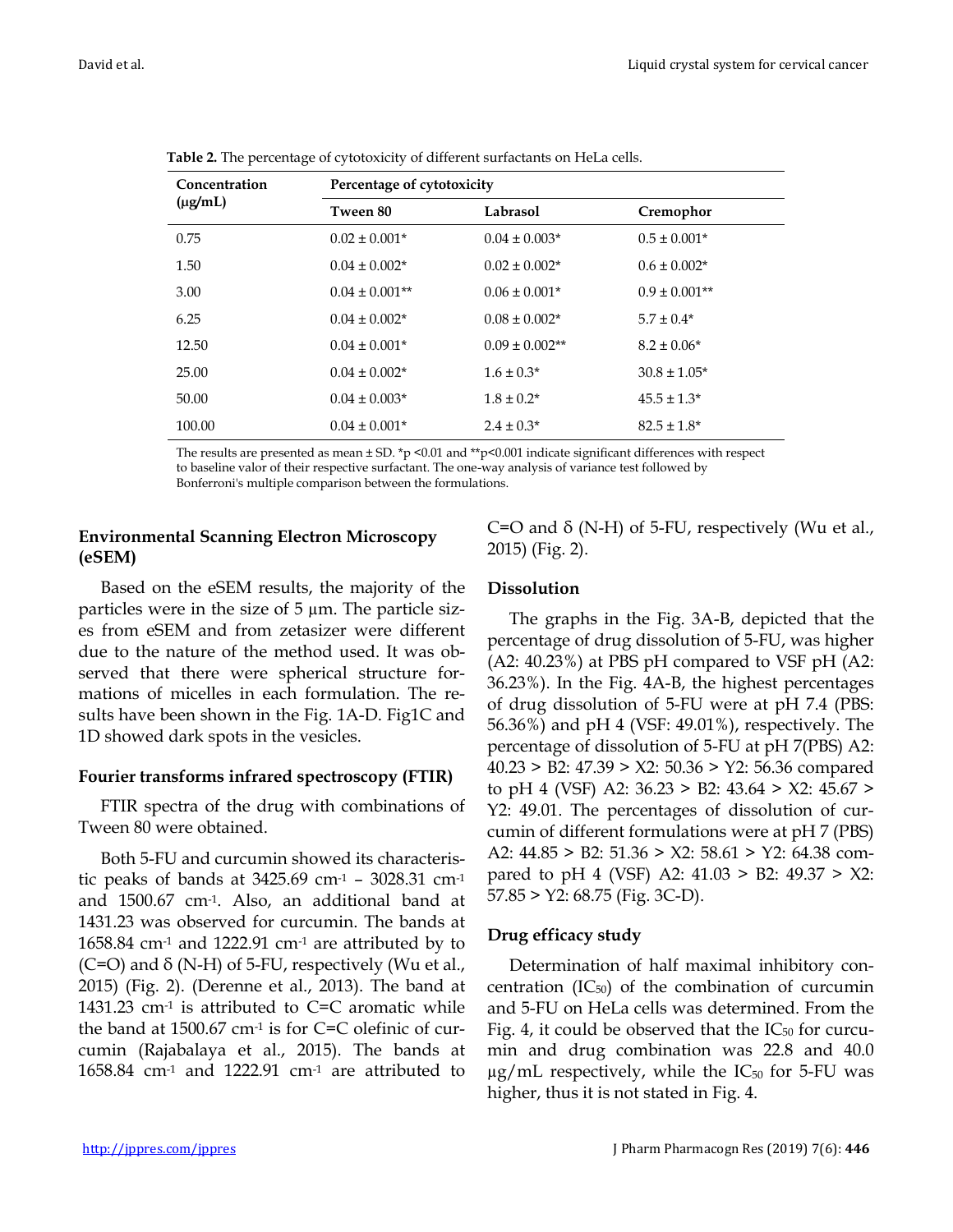

**Figure 1.** ESEM figures of **(A)** blank liquid crystal, **(B)** formulation A2, **(C)** formulation X2 and **(D)** formulation Y2.

#### **DISCUSSION**

#### **Physiochemical properties**

The formulations prepared need to follow the desired criteria where it needs to have gel-like appearance and do not contribute to any toxic effects to the cells. LC prepared with both Labrasol and Cremophor do not follow the desired criteria, namely pH and toxicity profile. So, they were not used in further studies. This finding was supported by previous studies, where it was reported that Cremophor EL increased the toxicity and lead to hypersensitivity reactions in certain individuals (Zhao et al., 2007). Therefore, Tween 80 with appropriate properties for vaginal drug delivery was selected and used for further studies.

The LC formulations contained inadequate amounts of aqueous phase; therefore, the pH values were determined for quality control and to evaluate the compatibility with vaginal pH. All the LC gel formulations were within the range of normal vaginal pH (Lucero et al., 1994). The ob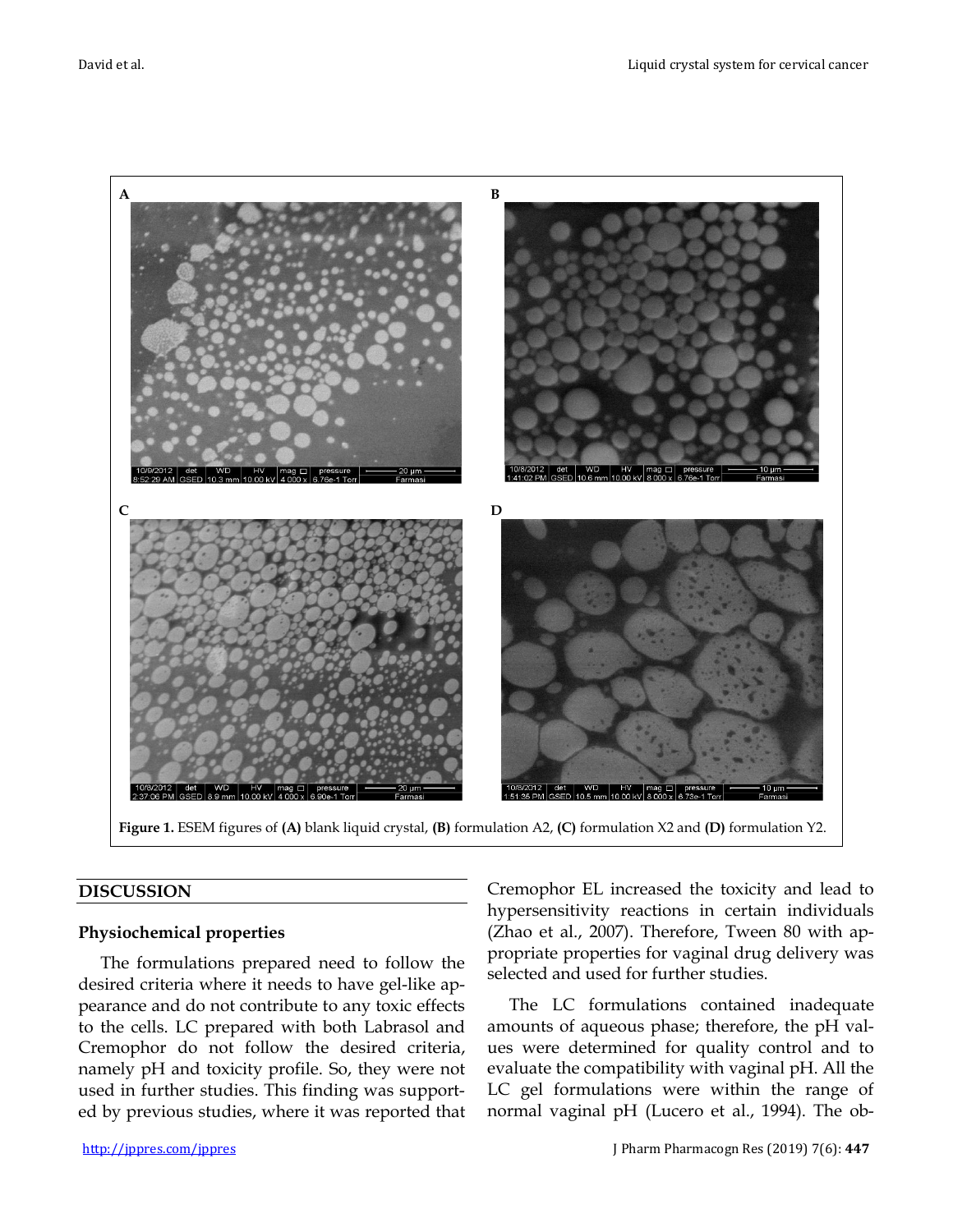tained pHs were suitable to be used in vaginal application (Musa et al., 2017).

LC prepared with 40 and 60% of Tween 80 were chosen as final formulations for subsequent studies accredited to their physical properties. In addition, Tween 80 has also been reported to have been used in the preparation of nanoparticles and nanoemulsions (de Mattos et al., 2015; Bonferoni et al. 2019) ascertaining the utility of the surfactant to be safe in various formulations.

# **Encapsulation efficiency**

EE controls the important positive relationship with oil to the concentrations of surfactants and water. The encapsulation of 5-FU and curcumin is primarily due to its capability to liquify in the molten oil phase and its partition between the hydrophilic phase and surfactant (Das et al., 2018). All the LC formulations showing higher values of the EE, may be due to lesser bilayer permeability as well as higher lipophilic bilayer, leading to effective interpolation of the lipophilic drugs inside the core of the hydrophobic bilayers (El-Samaligy et al., 2006). However, the EE values do not significantly increase with increasing amounts of surfactant or drug contents. The higher amount of drugs and Tween 80 may cause the hydrophilic phase viscosity to increase, which then leads to the controlled drug release from the vesicles (David et al. 2018). It is postulated that lower quantity of aqueous phase leads to higher viscosity of LC formulation vesicles with bilayer formation ushering in accommodation of higher amount of drug in the surfactant hydrophobic chains (El-Samaligy et al., 2006; Rajabalaya et al., 2016). This would aid in the formation of suitable viscosity and phase of LC gels phase, subsequently supporting the delivery of the drug in a controlled release manner.

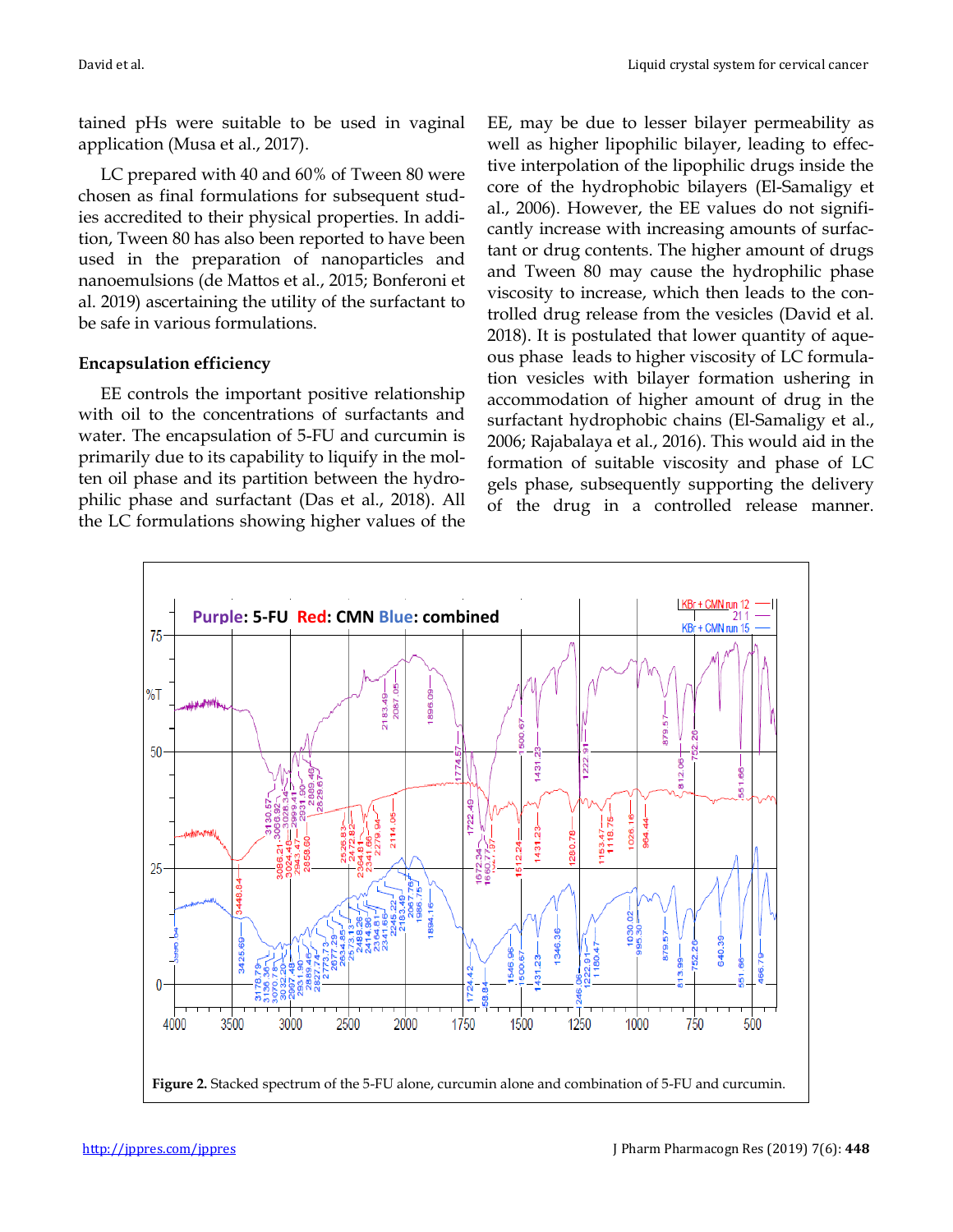

**Figure 3. (A)** Dissolution profile of 5-FU with PBS; **(B)** dissolution profile of 5-FU VSF; **(C)** dissolution profile curcumin with PBS; **(D)** dissolution profile curcumin with VSF.

#### **Particle size**

The vesicle size distributions were homogeneous and were within the acceptable limits for Tween 80 based formulations. The zeta potential of the polysorbate LC formulations with higher negative values incline to resist vesicular aggregation consequently does not produce particle-particle aggregation (Scholes et al., 1999; Zhang et al., 2010). This phenomenon may be due to the low molecular weight of Tween 80 leading to low zeta potential values. This is evidenced by the lesser particle size of Tween 80 than higher ratio formulations (Rajabalaya et al., 2016). The particle size is influenced by the synthetic drug, 5-FU, When FU ratio increases the particle also increases, which may be due to the lipophilic nature of the drug. The size of the vesicle and its distribution in the formulations are of paramount importance for the combination drugs which determines the drug delivery profile of the formulation (Plessis et al., 1994).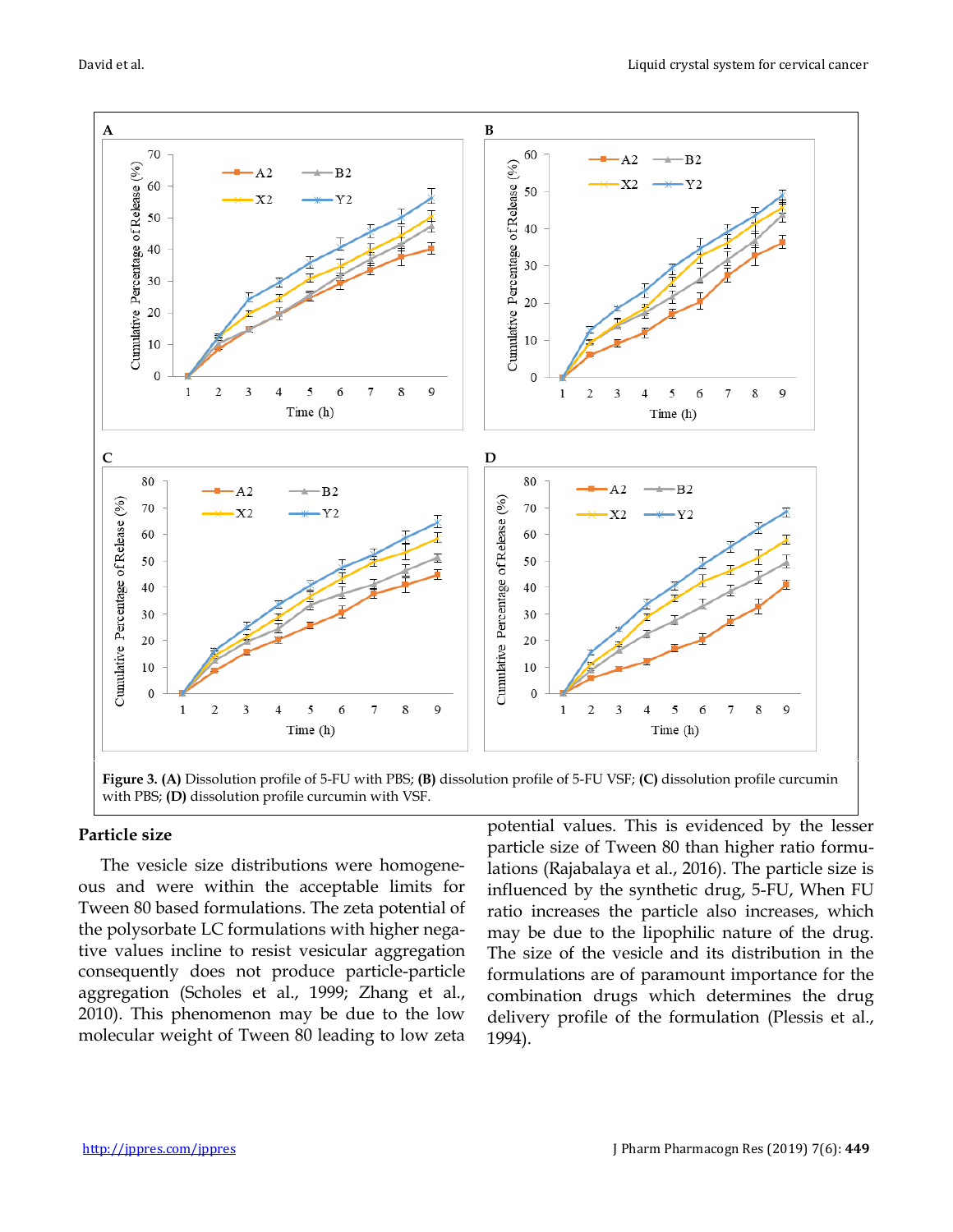

# **Environmental Scanning Electron Microscopy (eSEM)**

eSEM evidently demonstrated that the lower concentrations of Tween 80 containing LC formulations formed very small spherical shape with compared to higher ratios of components of 5-FU and curcumin. In the lower concentration of Tween 80-based formulations, the vesicles have lesser spherical shape compared to higher concentrations formulations. The repulsion between the surfactant head groups lead to higher curvature in the micelles, forming spherical vesicles (Bengt et al., 2014). The higher value of zeta potential observed in the polysorbate based gels indicating the better dispersion of LC vesicles in the formulations when diluted with the distilled water (Shustova et al., 2011). It was observed that gels with lower concentration of drug produced spherical micellar structures. Moreover, micelles with higher concentration of the drug content showed black dotted on the surface that indicates the distribution of hydrophobic drug, either 5-FU or curcumin solubilized in hydrophobic chain molecules. Thus, this postulates that higher amount of drug is present in the micelles.

In eSEM, the prepared sample is placed directly on the sample holder, where the sample is evaporated resulting in the aggregation of the sample thus making the size bigger. While in zetasizer, the sample is diluted, thus leading to smaller particle size. Although the particles form micelles, it is not confirmed whether the micelles are normal or reversed phase micelles. Thus, a more powerful microscope such as cryo-Transmission Electron Microscopy (cryo-TEM) need to be use in order to observe the micelles at higher magnification to differentiate the micelle type.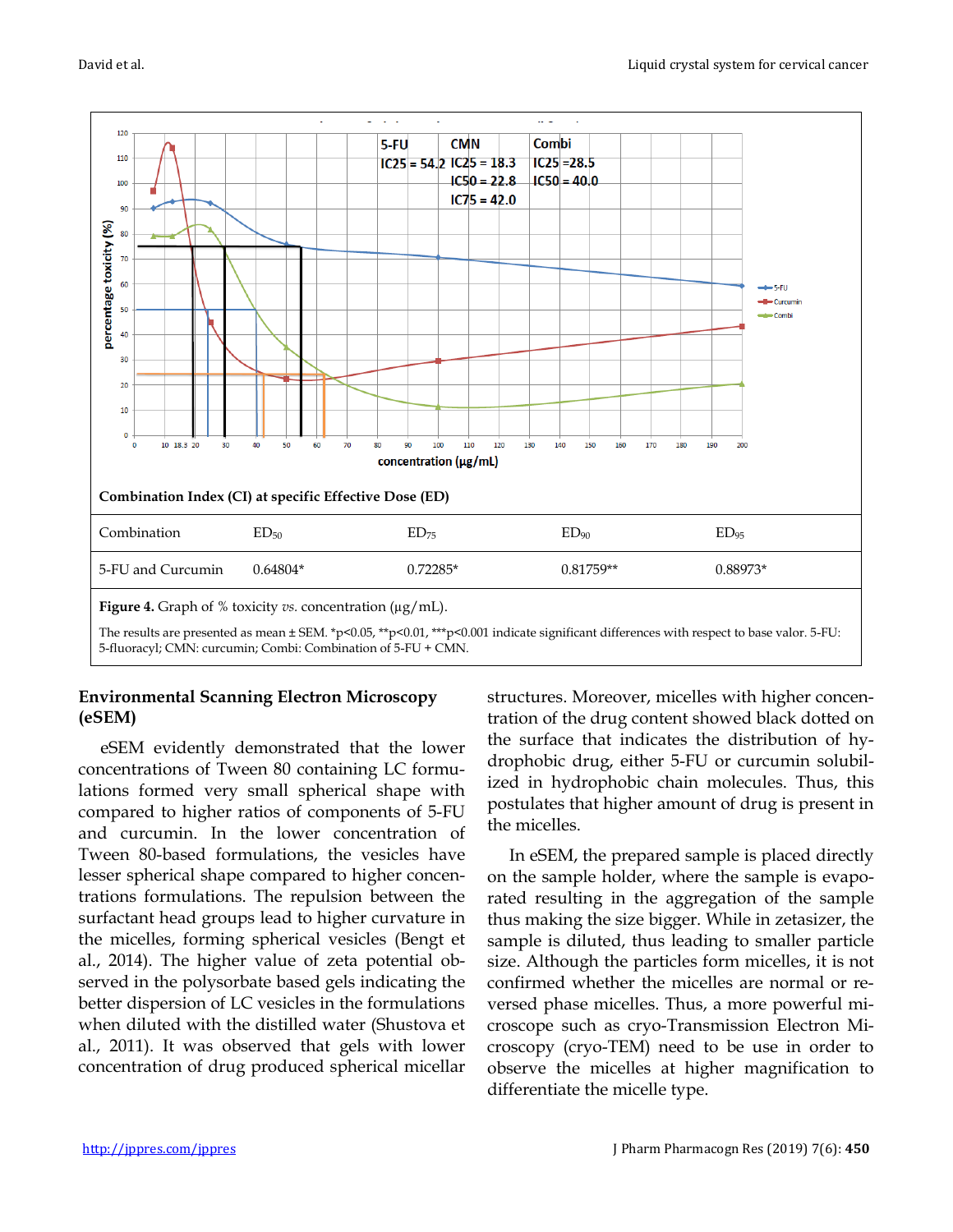# **Fourier transforms infrared spectroscopy (FTIR)**

Based on the stacked spectrum, all bands from 5-FU alone and curcumin alone were present in the spectrum of the combination of the drugs (Fig. 2). This indicates that there was no chemical interaction between the chemicals when mixed together. The individual components curcumin, 5- FU and Tween 80 combination mixtures demonstrated compatibility of the surfactants with the drug in the formulation as the spectra was without significant peak shifts. This indicates that no chemical interaction between the drug and the surfactant. There were few characteristic peaks of the drug, which were overlapping in the region as that of the surfactants possibly due to the encapsulation of the drug between the layers.

# **Dissolution**

The PBS with pH of 7.0 – 7.4 represents the vaginal pH during menopause, and vaginal simulated fluid (VSF) with pH of 3.5 – 4.9 represents vaginal pH during adult life. Dissolution study was carried out in both of these simulated fluids to have wide range of applications for the liquid crystal gel formulation.

LC formulations showed that they were a good delivery vehicle throughout this research. They were suitable to be used as topical drug delivery system since they have mucoadhesive properties, which increase the absorption of drugs when applied topically and were able to incorporate both 5-FU and curcumin. The consistent drug release demonstrates the stability of both the drugs used. Furthermore, in the dissolution study, the drug release increases with time indicating sustained drug release profile and good percentage of drug dissolution (Ahn et al., 2010). It is also seen in both buffer systems, namely PBS and VSF, that the delivery of the drug is increasing and did not reach plateau, which indicates that there is drug still entrapped in the liquid crystal system. This signifies that this LC gel system has a sustained release profile.

The dissolution behaviors show an almost similar pattern with other drug and surfactants ratio; such as when the drug and surfactant concentration increase the percentages of dissolution also increases. It may be due to higher surfactant influencing drug dissolution, which may be due to improved physicochemical properties of drug like solubility, liquid crystalline forms, particle size, and diffusivity of the compound (Jamzad and Fassihi, 2006). Dissolution study using VSF with the same drug release pattern exhibits compatibility of the LC system in both pH environments. The higher curcumin percentages of dissolution compared to 5-FU, may be due to two-fold factors; firstly, the ability of the surfactant to solubilize the curcumin efficiently in the dissolution medium and secondly, the optimal particle size enhancing dissolution in both the pH mediums. This shows that the formulation is suitable to be used in both post-menopause patients and adult patients (Lara et al., 2005).

# **Drug efficacy study**

The drug efficacy study indicates that 5-FU when given alone requires a higher concentration to produce its effects. Based on Chou (2006), the combination index (CI) value was 0.64804 and the CI value were in the range of 0.3 – 0.7 and showed synergism between 5-FU and curcumin. Another study showed that the CI value for both  $ED_{75}$  and  $ED_{90}$  were in the range of 0.7 – 0.85, which indicate moderate synergism while CI value for ED<sup>95</sup> showed slight synergism between the two drugs (Liu et al., 2017). Another study by Du et al. (2006) only focused on the synergism of 5-FU and curcumin.

The current drug efficacy study shows synergism at ED<sub>50</sub>, for the combination of 5-FU and curcumin. The combination of the drugs is safe to be applied and with further study, the dose of 5-FU may be reduced while increasing the dose of curcumin. With this, the therapeutic effect may be maintained, while the side effects of 5-FU may be reduced (Seong-Ho A, 2010).

# **CONCLUSIONS**

The present study demonstrates that the combination of 5-FU and curcumin in liquid crystal system is stable with appropriate pH that is suita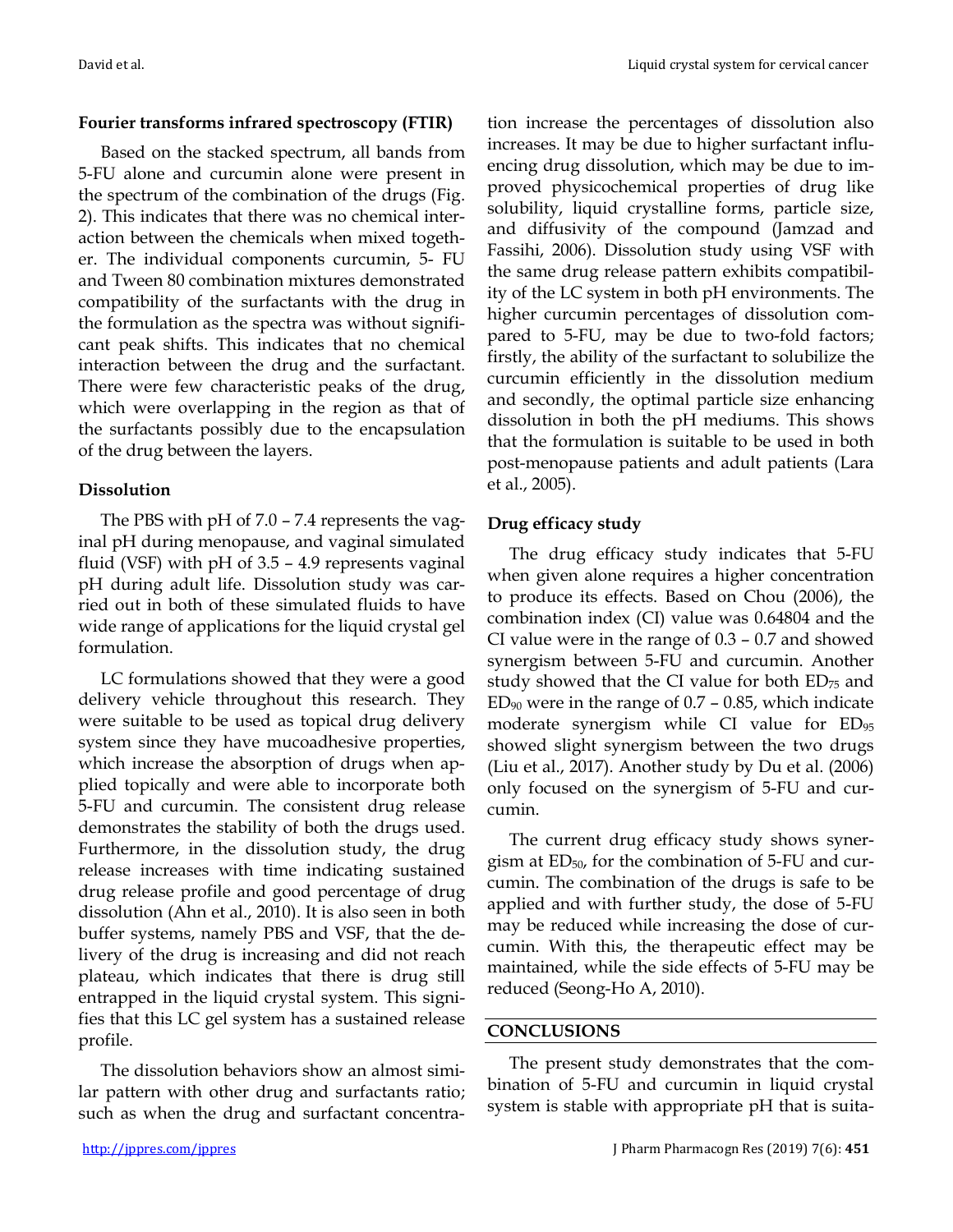ble for both adult female and post-menopause female. It also has suitable physicochemical properties that fit the criteria to be used topically in the vagina. The sustained drug release profile in the dissolution study shows that the LC system releases the required amount of drugs for a very long time. The combination of 5-FU and curcumin is suitable to be used on cervical cancer HeLa cell line.

#### **CONFLICT OF INTEREST**

The authors declare no conflict of interest.

#### **ACKNOWLEDGMENTS**

The authors sincerely thank the School of Pharmacy, International Medical University, Kuala Lumpur, Malaysia for providing grant and lab facilities for the research work [BPharm B01/09-Res (17)2012].

#### **REFERENCES**

- Ahn S-H, Dong-Heui K, Jung-Hoon K, Myeong-Seon L (2010) Synergistic effects of 5-fluorouracil (FU) and curcumin on human cervical cancer cells. Microscopy 40 (4): 229–235.
- Bei D, Marszalek J, Youan BB (2009) Formulation of dacarbazine-loaded Cubosomes—Part II: Influence of process parameters. AAPS PharmSciTech 10(3): 1040– 1047.
- Bengt K, Krister H, Björn L, Bengt K, Krister H, Björn L (2014) Polymers in Solution. In Surface Chemistry of Surfactants and Polymers. Chichester, UK: John Wiley & Sons, Ltd., p. 175–195.
- Bonferoni MC, Rossi S, Sandri G, Ferrari F, Gavini E, Rassu G, Giunchedi P (2019) Nanoemulsions for 'Nose-to-Brain' drug delivery. Pharmaceutics 11(2): E84.
- Chou TC (2006) Theoretical basis, experimental design, and computerized simulation of synergism and antagonism in drug combination studies. Pharma Rev 58(3): 621–681.
- Cohen PA, Jhingran A, Oaknin A, Denny L (2019) Cervical cancer. The Lancet 393(10167): 169–182.
- Das SK, Chakraborty S, Roy C, Rajabalaya R, Mohaimin AW, Khanam J, Nanda A, David SR (2018) Ethosomes as novel vesicular carrier: An overview of the principle, preparation and its applications. Current Drug Delivery 15(6): 795-817.
- David SR, Hui MS, Chong FP, Foo YC, Rajabalaya R (2013) Formulation and *in vitro* evaluation of ethosomes as vesicular carrier for enhanced topical delivery of isotretinoin. Int J Drug Deliv 5: 28–34.
- David SR, Malek NA, Mahadi AH, Chakravarthi S, Rjan Rajabalaya R (2018) Development of controlled release silicone adhesive based mupirocin patch demonstrates

anti-bacterial activity on live rat skin against *Staphylococcus aureus*. Drug Des Dev Ther 12: 481–494.

- De Mattos CB, Argenta DF, Melchiades GL, Cordeiro MN, Tonini ML, Moraes MH, Weber TB, Roman SS, Nunes RJ, Teixeira HF, Steindel M, Koester LS (2015) Nanoemulsions containing a synthetic chalcone as an alternative for treating cutaneous leshmaniasis: Optimization using a full factorial design. Int J Nanomedicine 10: 5529–5542.
- Derenne A, Van Hemelryck V, Lamoral-Theys D, Kiss R, Goormaghtigh E (2013) FTIR spectroscopy: A new valuable tool to classify the effects of polyphenolic compounds on cancer cells. Biochim Biophys Acta 1832(1): 46–56.
- Du B, Jiang L, Xia Q, Zhong L (2006) Synergistic inhibitory effects of curcumin and 5-fluorouracil on the growth of the human colon cancer cell line HT-29. Chemo 52(1): 23– 28.
- El-Samaligy MS, Afifi NN, Mahmoud EA (2006) Increasing bioavailability of silymarin using a buccal liposomal delivery system: Preparation and experimental design investigation. Int J Pharm 308(1–2): 140–148.
- Jamzad S, Fassihi R (2006) Role of surfactant and pH on dissolution properties of fenofibrate and glipizide—a technical note. AAPS PharmSciTech 7(2): Article 33.
- Jukanti R, Sheela S, Bandari S, Veerareddy PR (2011) Enhanced bioavailability of exemestane via proliposomes based transdermal delivery. J Pharm Sci 100(8): 3208– 3222.
- Lara MG, Bentley MV, Collett JH (2005) *In vitro* drug release mechanism and drug loading studies of cubic phase gels. Int J Pharm 293(1–2): 241–250.
- Liu A, Ruinian Z, Fan Y, Huang L, Zhang L, Zhang J (2017) Effects of curcumin on growth of human cervical cancer xenograft in nude mice and underlying mechanism. Food Sci Technol, Campinas 38(1): 106–111.
- Lucero MJ, Vigo J, León MJ (1994) A study of shear and compression deformations on hydrophilic gels of tretinoin. Int J Pharm 106(2): 125–133.
- Ministry of Health Malaysia, National Cancer Registry (2006) No Title. Malaysian Cancer Statistics – Data and Figure Peninsular Malaysia, p. 80–81.
- Musa MN, David SR, Zulkipli IN, Mahadi AH, Chakravarthi S, Rajabalaya R (2017) Development and evaluation of exemestane-loaded lyotropic liquid crystalline gel formulations. Bioimpacts 7(4): 227–239.
- Owen DH, Katz DF (1999) A vaginal fluid simulant. Contraception 59(2): 91–95.
- Plessis JD, Ramachandran C, Weiner N, D. Müller DG (1994) The influence of particle size of liposomes on the deposition of drug into skin. Int J Pharm 103(3): 277–282.
- Rajabalaya R, David SR, Khanam J, Nanda A (2013) Effect of plasticizers on *in vitro* release and ex vivo permeation of chlorpheniramine maleate from ethyl cellulose polyvinyl